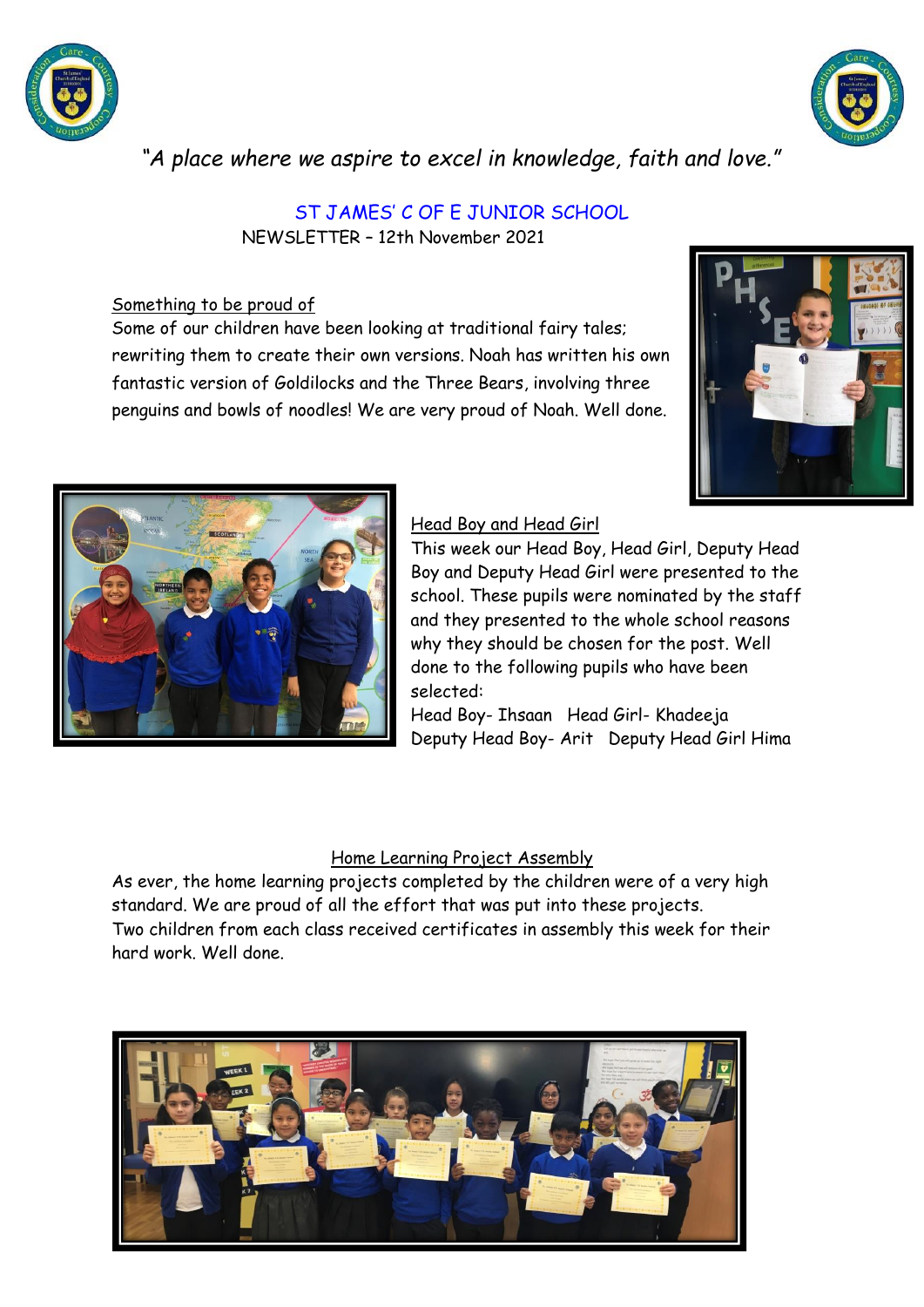

## Attendance and Punctuality

The class with the highest attendance, last week, was Violet class with 99.2% and Lily class with 98.5%. The most punctual pupils, last week, was Sunflower class. Well done to everyone in those classes.

#### TT Rock stars

The 3 most improved children on TT Rockstars this week was Rashane, Latoja and Enzo in Iris class. The most homework tasks completed was Violet class.

## Achievement assembly

Every week we celebrate children's achievements. Certificates are presented f achievement in any subject or for attitude to learning. Awards are also given for reading and maths.







## Black Heritage Day

Today our pupils, staff, Chair of Governors Ellen Kemp and school Chaplin Rev C Henry celebrated Black Heritage Day. Juniper catering served a wonderful array of traditional foods from jerk chicken, lamb jollof rice, macaroni cheese, yam, sweet potatoes, okra, plantain, sticky ginger cakes and an exotic fruit platter.